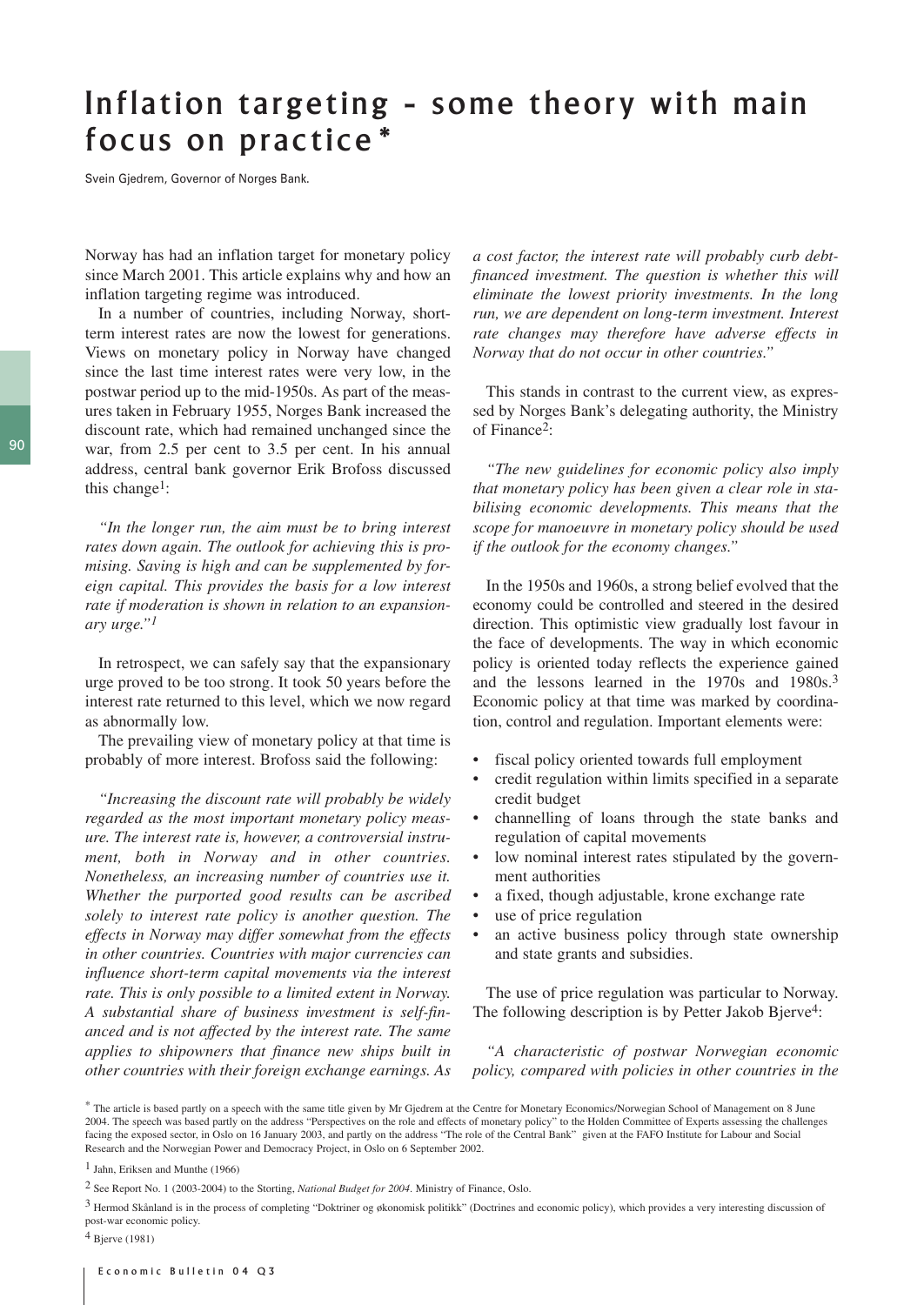*west, is that prices have largely been directly set by the authorities, while wages and other income have been determined by the market and by market organisations. With the high level of employment that the government sought to achieve in the 1970s, inflation was probably lower with price regulation than it would have been without it. Nonetheless, there was repeated evidence that freezing prices without freezing wages could not prevent a fairly sharp rise in prices. In 1978-1979, we witnessed a demonstration of the extent to which the rise in prices can be slowed, at least temporarily, when a price freeze is combined with a wage freeze. But even this combination, which can only be temporary, cannot in the long run prevent a sharp rise in prices if the gap between demand and supply is too wide – as demonstrated by the rise in prices after 1980."* 

In Norway, the efforts to develop an economy under strong centralised coordination and control culminated in the  $1973$  proposal<sup>5</sup> to establish an incomes policy council. According to the proposal, the social partners would undertake a commitment through the council to keep negotiated wage increases within specific limits. It was also stipulated that demand management policy should be included as part of incomes policy.

The proposal to establish an incomes policy council did not receive support. There was ultimately too much control and coordination. Now, only 30 years later, virtually nothing of this system remains. The structure was not solid enough. We know from experience that fiscal policy alone cannot ensure a high level of employment. The structure of the labour market and wage formation are probably of greater importance. The direct regulation of credit, interest rates and capital movements collapsed and was phased out in the 1980s. The krone is floating. Price regulation no longer plays a role as a macroeconomic instrument. The scope of business policy has become more general. State ownership in the Norwegian business sector remains extensive, but ownership management has been reorganised following the negative experience of companies in Kongsberg, Mo i Rana and Syd-Varanger.

The economic policy of the 1970s and 1980s contributed to wide fluctuations in the Norwegian economy. Economic developments were marked by high and variable inflation. Inflation rose gradually and it took a long time before it fell. The absence of a nominal anchor was one of the main reasons behind the pronounced swings in the Norwegian economy. With a policy of low interest rates and devaluations, inflation took root. Nominal interest rates were kept at a low level even though inflation and the value of tax-deductible interest expenses rose. Frequent devaluations from 1976 were unable in the long term to prevent a decline in the manufacturing sector. On the contrary, they proved to be self-reinforcing. The wide fluctuations culminated in a credit boom in the mid-1980s. A pronounced downturn and high unemployment followed at the end of the 1980s.

Three factors have taken on particular importance for economic policy in general, and for monetary policy in particular.

First, economic agents look to the future when they make decisions about consumption and investments, wages and prices, taking account of not only current economic policy, but also economic policy as they expect it to be in the future. This is particularly evident in foreign exchange and financial markets, where exchange rates and interest rates are influenced when participants shift large amounts partly on the basis of their expectations concerning economic policy and economic developments. Financial market expectations concerning economic policy are entirely different today from what they were 20-30 years ago. Behaviour can change from being very rational to herd behaviour. The issues that receive attention, and that govern movements in exchange rates and interest rates, change. It is thus important that the authorities do not sow doubt, but on the contrary act in a predictable manner within a longterm framework. The authorities must be credible and inspire confidence. There must be consistency between the stated objectives of economic policy and what is actually done to achieve them. This is the most important reason why the implementation of monetary policy has been delegated to the central bank in Norway, as has been the case in other comparable countries. In Norway, the responsibility for interest rate decisions was delegated to Norges Bank through the 1985 Norges Bank Act and through the application of the Act in 1986.

Developments in economic theory have also had considerable influence in this context. Seminal studies on economic policy guidelines were conducted by Finn Kydland and Edward Prescott at the end of the 1970s.6 These studies are based on the assumption that economic agents do not make systematic errors in their assessments of what the authorities are planning for the future. The insights gained from these studies provide arguments in favour of ensuring the independence of the central bank vis-à-vis the political authorities, and of defining binding monetary policy objectives. Former governor of Norges Bank Hermod Skånland was particularly interested in this issue. Skånland stated the following as early as 19797:

*"What the central bank can do, on the other hand, is to use its professional judgment to conduct a policy for demand management that is in line with the more longterm objectives and guiding principles that have been drawn up by the political authorities. This presupposes, however, that the central bank also has the possibility of objecting to requests from the same authorities when their efforts to solve more short-term problems bring them into conflict with more long-term objectives."* 

<sup>6</sup> Kydland and Prescott (1977)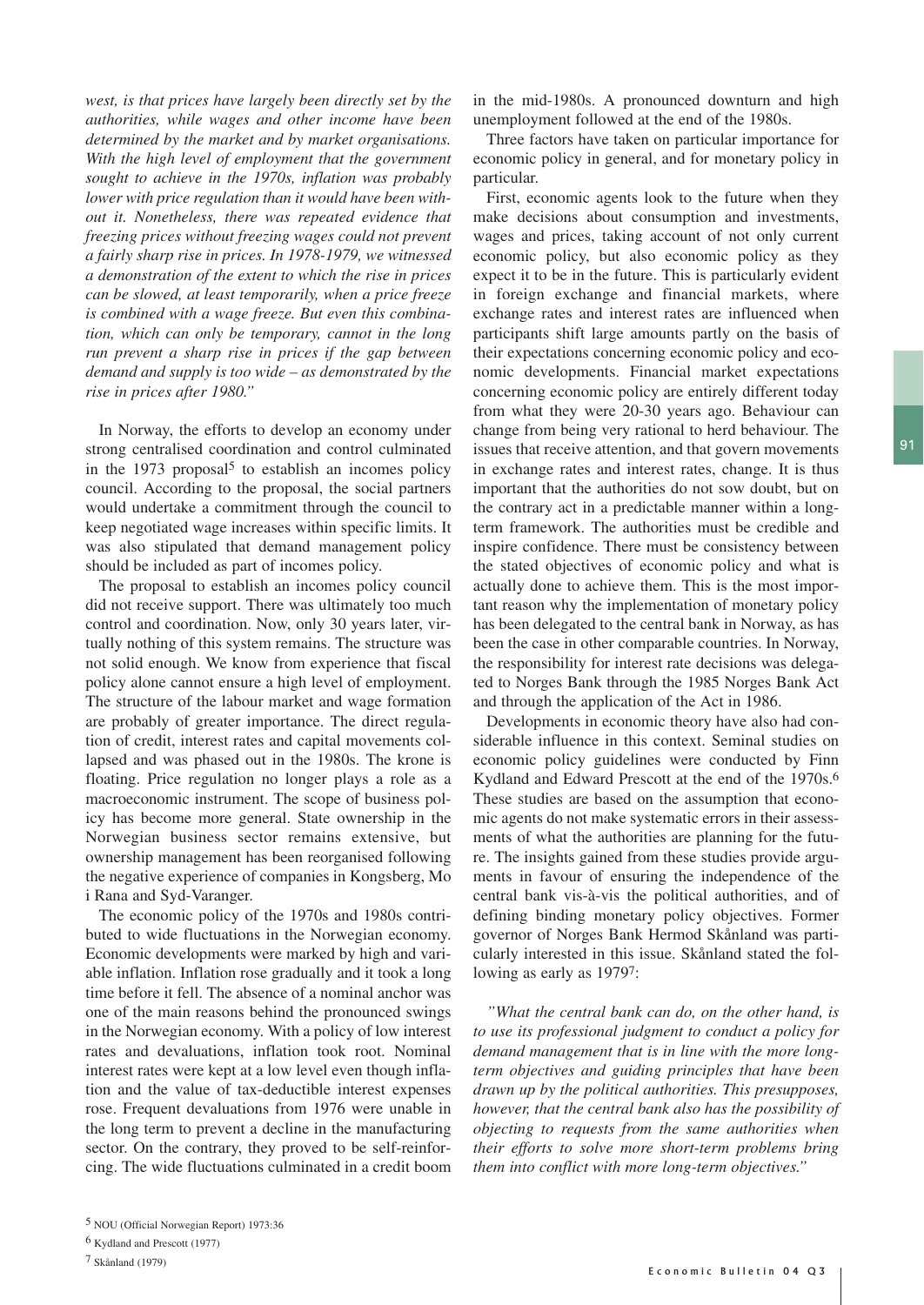The other lesson drawn from the experience of the 1970s and 1980s was that it was not possible to reduce unemployment in the medium and long term by merely accepting somewhat higher inflation. Faced with the question of whether an increase in inflation from say 10 to 12 per cent was acceptable if stimulating the economy could at the same time reduce unemployment from say 2 to  $1\frac{1}{2}$  per cent, the decision-making authorities would most likely have been inclined to answer yes. Experience showed, however, that this was not an available option. An attempt to increase output beyond the level that is consistent with stable inflation will over time lead to steadily rising inflation. Economic agents will eventually incorporate higher inflation into their inflation expectations. In the long run, the result will only be higher inflation, not higher employment. Output and employment will return to their potential level.

The third factor is the special challenges to stabilisation policy posed by petroleum revenues. Norway's export revenues and government revenues can be expected to be very high as long as production remains high and as long as the global market allows producing countries to extract substantial economic rent. At the same time, we know from experience that revenues may vary sharply from year to year. As a result of the high level of earnings and fluctuations in these revenues, the most important contribution fiscal policy can make to stabilising the Norwegian economy is to provide a sound, long-term strategy for the use of petroleum revenues. Attempts to use the central government budget to finetune economic activity may have a destabilising effect if these attempts are perceived as a breach in the long-term strategy for the phasing in of petroleum revenues. It is necessary to show that fiscal policy is applied symmetrically in periods of economic expansion and contraction.

From the mid-1980s, during and after the credit bubble, it was recognised that a substantial revision of economic policy would be necessary and that the problems created by inflation had to be taken seriously. The exchange rate was chosen as the nominal anchor. Deteriorating competitiveness due to high wage growth would no longer be remedied by means of devaluations. Substantial emphasis was placed on the importance of wage formation for developments in employment. Only when wage growth dropped below the level of our trading partners did unemployment begin to fall and the manufacturing sector began to pick up. Thus, the fixed exchange rate policy was not introduced in order to strengthen the internationally exposed business sector in the short term. On the contrary, it was a breach in the approach whereby monetary policy and "exchange rate policy" had been oriented towards safeguarding these sectors. A fixed exchange rate was an intermediate target for achieving low and stable inflation.

The alternative of inflation targeting was not developed in 1986, and adhering to the fixed exchange rate

8 NOU 1988:21

regime was probably the best available option. The report from the publicly appointed Steigum Commission, submitted in 1988, contains a very thorough discussion of the need for a credible long-term policy, but also of the challenges involved in providing the economy with a nominal anchor after such a long period of high inflation8:

*"Such a consistent exchange rate policy can yield better results in the long run than a strategy that is based on frequent devaluations or downward adjustments of the krone. This applies even if a devaluation, in isolation, has a favourable short-term impact on the real economy. The disadvantage is that devaluations tend to fuel expectations of further devaluations, which makes it difficult to break with this form of policy. As a result, inflation will be higher than in other countries while neither employment nor economic growth will be systematically higher. On the contrary, higher inflation will most likely have considerable negative effects on the real economy, partly because this will amplify the adverse effects of the tax regime.* 

*However, there may be considerable real economic costs associated with the transition to a consistent fixed exchange rate regime. It may take time for devaluation expectations to fade and for wage, price and interest rate developments to adapt fully to the exchange rate regime. The less credible a fixed exchange rate policy is at the outset, the longer it takes for devaluation expectations to fade, and the greater the transitional costs will be in connection with a regime change to a consistent fixed exchange rate policy."* 

This analysis shows that there was at this time a realistic understanding of the transitional costs associated with bringing down inflation.





92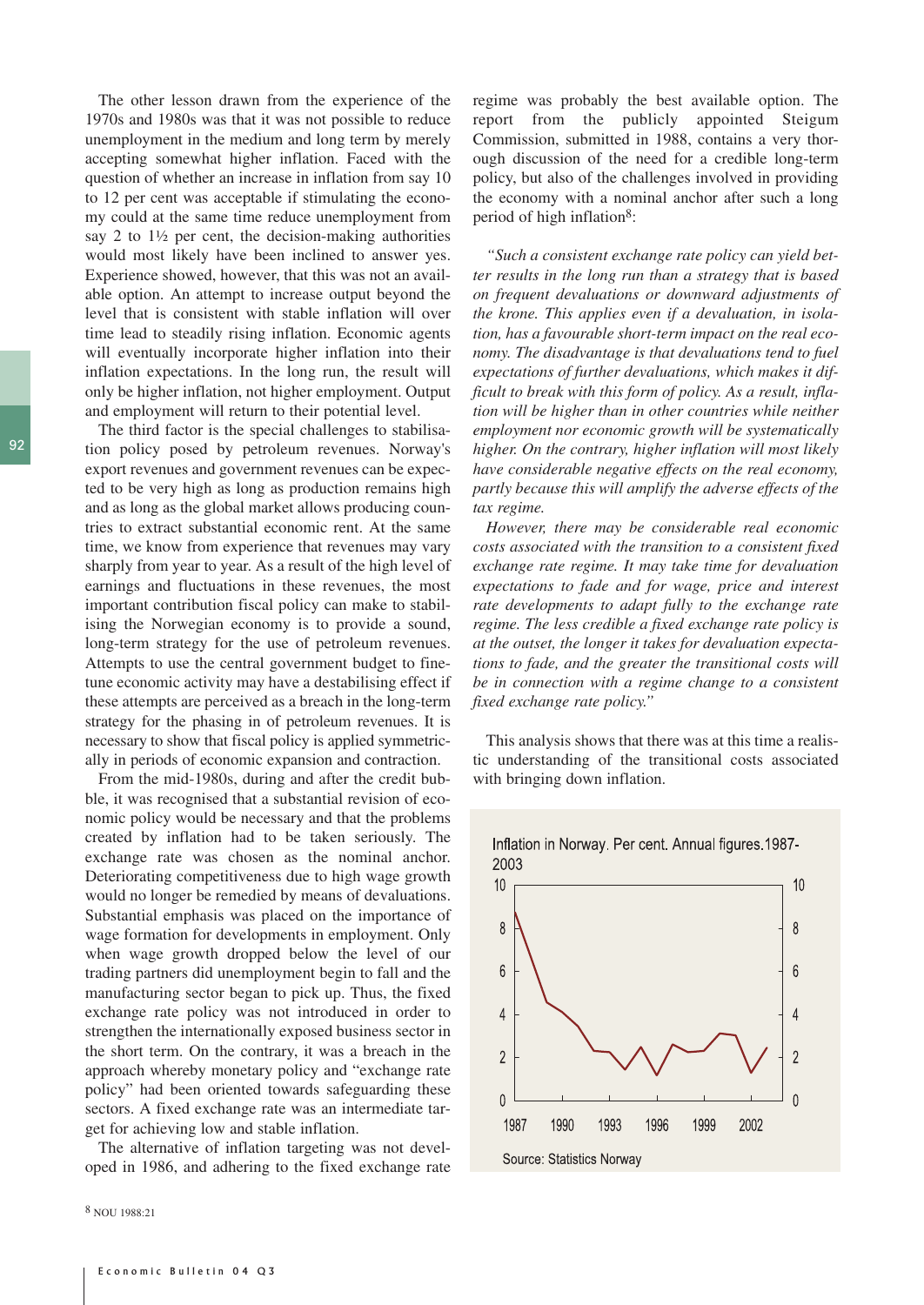As shown in the chart, inflation fell gradually, reaching 2-3 per cent in 1991-1992. If inflation targeting had been an available option in 1986, we might indeed have chosen to aim for just such a gradual fall in inflation.

Economic policy had to be anchored more firmly after 15 years of short-term fine-tuning. We had not established a sufficiently clear institutional framework for a more discretionary monetary policy. We could not then assume that a floating krone exchange rate regime and the exercise of our professional judgment when setting interest rates would inspire confidence.

We had to abandon the fixed exchange rate policy in 1992. An important reason was the weakness inherent in the fixed exchange rate regime in a world with free capital flows and deep financial markets<sup>9</sup>. When the fixed exchange rate policy was formally abolished, the Norwegian economy again risked losing its nominal anchor. The krone exchange rate showed little change to begin with, however, and rapidly found a new range.

The exchange rate remained stable up to autumn 1996, partly because wage growth was low and overall demand did not generate pressures in the economy. Gradually, the krone began to show wider fluctuations. The experience of the last half of the 1990s demonstrated that monetary policy cannot fine-tune the exchange rate. Developments in international financial markets led to more pronounced fluctuations. And more fundamentally, exchange rate developments no longer provided signals to wage formation and fiscal policy when labour market pressures mounted and incomes policy failed. High petroleum revenues, fiscal slippage and expectations of increased use of petroleum revenues contributed to this. Hence, the exchange rate was no longer appropriate as a nominal anchor.

Norges Bank therefore placed increasing emphasis on low and stable inflation. A formal inflation target for monetary policy was introduced in the spring of 2001. The mandate for the conduct of monetary policy is provided for in the Regulation on Monetary Policy, issued by the Ministry of Finance on 29 March 2001. The operational target of monetary policy as defined by the Government is inflation of close to 2.5 per cent over time. The idea of an inflation target for monetary policy was not new. This alternative for Norway was discussed in 1997 at the initiative of Norges Bank<sup>10</sup>. Many countries had already gained many years' experience in operating such a system. New Zealand was the first in line towards the end of the 1980s. Canada followed shortly thereafter.

In New Zealand, the switch to inflation targeting was one component of a comprehensive public sector reform aimed at addressing incentive problems associated with economic policy.

Canada, which is one of the industrial countries with the most experience of floating exchange rates, had been seeking a nominal anchor for some time. Towards the end of the 1980s, the central bank's communication increasingly emphasised price stability as a monetary policy objective. An inflation target was officially introduced at the initiative of the finance ministry and in a joint statement issued by the central bank and the finance ministry11.

Sweden introduced an inflation target in December 1992, inspired to some extent by the experience of Canada and New Zealand. After the deep economic crisis at the beginning of the 1990s, reverting to a fixed exchange rate policy was no longer deemed realistic. In this context, it must be added that the central bank of Sweden, when it was seeking to motivate and firmly establish inflation targeting during the 1990s, was able to draw on its own experience from the 1930s. Admittedly, Sweden did not have an inflation target but a price target for monetary policy in the period 1931- 1937. At that time, the concept was inspired by the work of Knut Wicksell 30 years earlier. As early as in 1898, Wicksell argued that price stability should be the central bank's objective<sup>12</sup>.

After the collapse of the ERM in 1992, a gradual shift towards today's system began in the UK, which translated into Chancellor Gordon Brown's decision to transfer the authority to set interest rates from the Chancellor to a monetary policy committee at the Bank of England in 1997.

Inflation targeting is now the norm in small and medium-sized open economies. Denmark is an important exception. Since the mid-1980s, Denmark has conducted a very disciplined fiscal and wage policy. Combined with ERM II membership, this has enabled Denmark to maintain a credible and successful fixed exchange rate regime.

The new monetary policy system that has gained international support has essentially been developed in concert by finance ministries and central banks, and through experience and practical application. Inflation targeting is not a static system, but a system that is challenged by both reality and academia. Subsequent economic literature has followed up where Knut Wicksell left off, and partly supports and partly questions central bank policy.

More recent monetary policy theory is frequently based on a loss function, or a preference function, which includes explicit targets for both inflation and output. Stabilising output is taken into account, thus recognising that monetary policy has an impact on the real economy in the short to medium term. It is the central bank's task to choose an interest rate path that strikes the best possible balance between low and stable inflation and stable developments in the real economy over time.

<sup>9</sup> For important academic contributions on inherent weaknesses in fixed rate systems, see Krugman, P. (1979) "A Model of Balance of Payments Crises", *Journal of Money Credit and Banking* Vol. 11, pp. 311-325, Krugman, P. (1988): *Exchange rate instability*. MIT Press, Cambridge, MA and Obstfeld, M. (1986): "Rational and Selffulfilling Balance of Payments Crises", *American Economic Review* Vol. 76, pp. 72-81. For a simplified presentation of Krugman og Obstfeld's works, see De Grauwe, P. (1996): *International Money*, Oxford University Press, Oxford.

<sup>10</sup> Christiansen and Qvigstad (1997)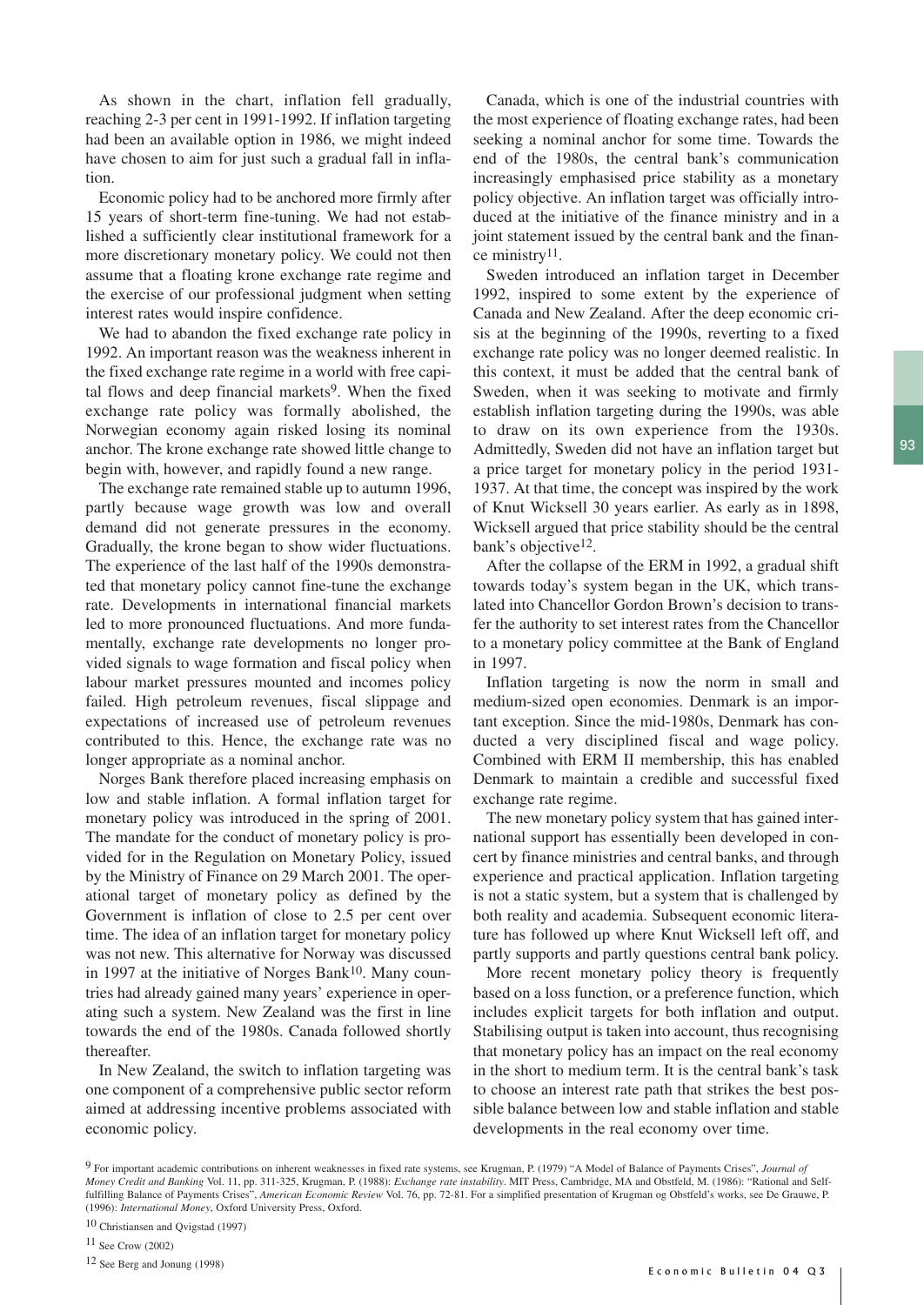Ragnar Frisch was pursuing a similar line of thinking. Frisch wanted to construct a quantitative form of a preference function that could be applied in practical policy. Frisch delved into the matter. For example, he devoted considerable time to interviewing politicians to identify the "true" welfare function. His approach involved three phases. As to the first phase, Frisch stated<sup>13</sup>:

*"...the econometrician uses his general knowledge of the political atmosphere in the country ... He will then be able to form a temporary perception of the quantitative form of the preference function".* 

In the next phase, the preferences are identified by means of a system for interviewing politicians:

*"This interview system must be designed so that the results, without the politicians necessarily having to understand this, can draw certain conclusions as to the numerical nature of the preference function."* 

In the third and last phase, the information derived from the interviews is combined with the data on the structure of the economy and the formulated preference function.

*"This will yield a solution in the form of an optimal path for economic and social development."* 

Professor Lars Svensson, one of the most prominent contemporary academics in the field of monetary policy, expresses thoughts similar to those of Frisch. Svensson recommends the following14:

*"..inflation targeting central banks should announce (an) explicit loss function with numerical weights on output-gap stabilization... Simple voting procedures for forming the Monetary Policy Committee's aggregate loss function... are suggested."* 

A practical approach, which is probably pursued by most central banks, is to produce projections for the economy based on different, possible interest rate paths. Decision-makers can then strike a balance between the various considerations and make decisions based on these projections15.

Both the formulation of a precise inflation target and the aim of striking a balance between the objectives of stable output and inflation could invite a repeat of earlier attempts at fine-tuning. Here it is important to adhere to the lessons drawn from the 1970s and 1980s, however. The uncertainty underlying the decisions taken must not be underestimated. There is uncertainty as to the current state of the economy, the underlying driving forces and the way the economy functions, including expectations formation and the impact of monetary policy.

## Conclusion

Today's monetary policy is based on the experience gained by Norway and other countries, over the past 30 years in particular, and on the results of extensive macroeconomic research. Important lessons are:

- Inflation is a monetary phenomenon. A country with a national currency can choose the level of its own inflation. Inflation in a country is not something that drifts in with the wind from abroad.

- If monetary policy is to function effectively, an institutional framework is required to reinforce confidence that overriding weight is assigned to long-term objectives.

The institutional framework and guidelines for monetary policy in Norway reflect developments in other countries. This is of particular importance for a small country because of the considerable influence international operators have on developments in our country. Rules can anchor expectations, but they must be credible and robust to disturbances to international and domestic economic developments. Inflation targeting is in practice a flexible rule that can stabilise expectations and at the same time provide room for adapting to the abrupt shifts our economy is exposed to.

## References

- Berg, Clas and Lars Jonung (1998): "Pioneering Price Level Targeting: the Swedish Experience 1931-37". Conference on Monetary Policy Rules, Stockholm, 12-13 June 1998.
- Bjerve, Petter Jakob (1981): "Kva hendte i Norge i 1970-åra – konjunkturpolitisk?" (What happened in Norway in the 1970s – in terms of counter-cyclical policy?) , *Sosialøkonomen* No. 5, 1981.
- Christiansen, Anne Berit and Jan F. Qvigstad (ed.) (1997): *Choosing a Monetary Policy Target*. Scandinavian University Press, Oslo
- Crow, John (2002): Making Money. *An Insider's Perspective on Finance, Politics, and Canada's Central Bank.* Wiley, Canada.
- Frisch, Ragnar (1971): "Samarbeid mellom politikere og økonometrikere om formuleringen av politiske preferanser" (Cooperation between politicians and econometricians on the formulation of policy preferences). *Sosialøkonomen* No. 6, 1971

<sup>13</sup> Frisch (1971)

<sup>14</sup> See Svensson (2003)

<sup>15</sup> For a description of principles for inflation targeting, see Lars Svensson's presentation "What is inflation targeting?" on Norges Bank's website, www.